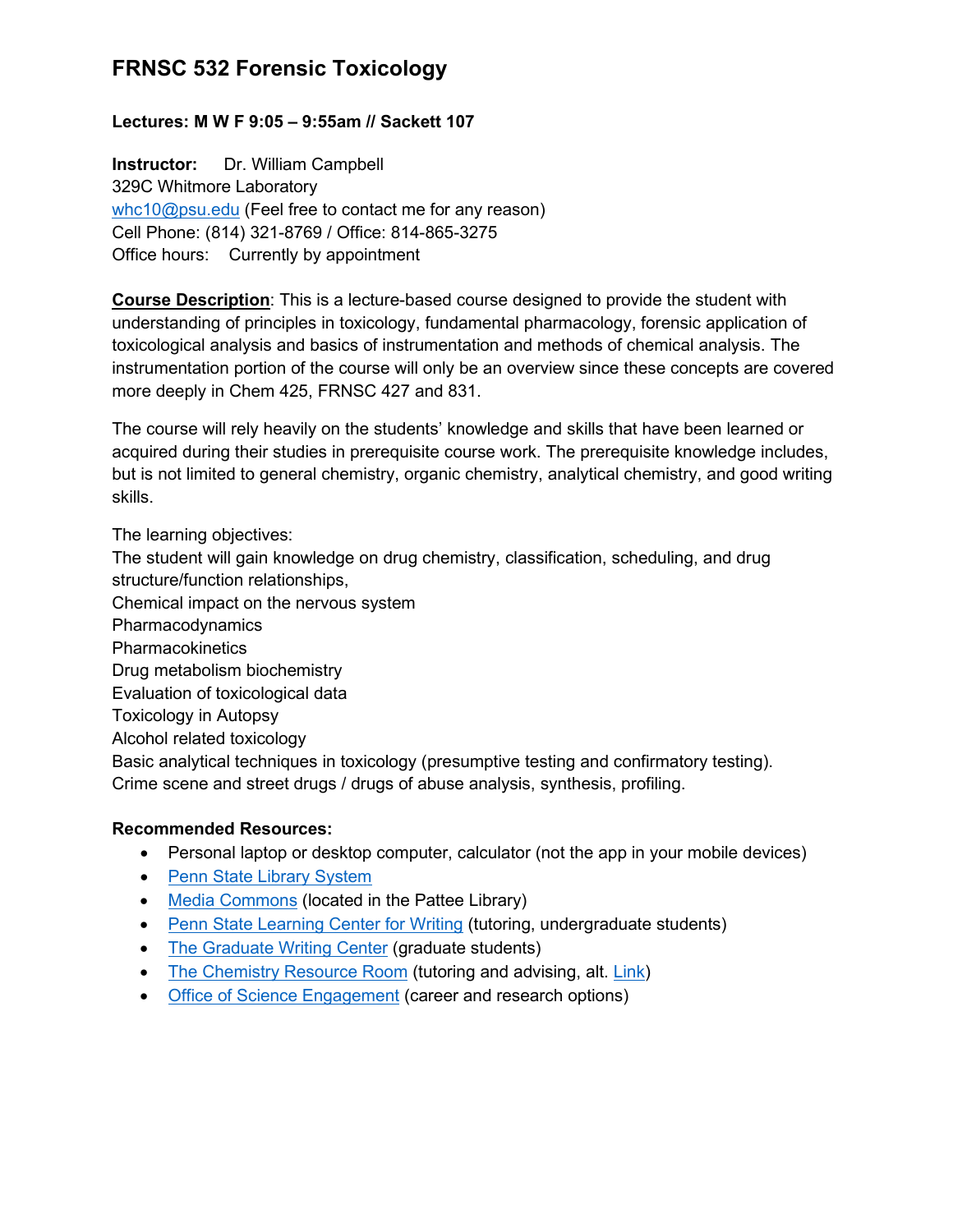## **Grading and Letter Grade Assignments: (At this point, Scoring is still tentative and the plan below is guide, not set in stone.)**

## **Classroom (600 points)**

Homework/Assignments / Attendance and Participation: (200pts) Class Project / PowerPoint and Class presentation: (200pts) Two Regular Exams (200 pts each) Final Exam (200 points) **Total: 1000points**

#### **Letter Grade Assignments**

| 93 % to 100 %    | A            |
|------------------|--------------|
| 90 % to $<$ 93 % | $A-$         |
| 87 % to $< 90$ % | B+           |
| 84 % to < 87 %   | в            |
| 80 % to < 84 %   | <b>B-</b>    |
| 77 % to $< 80$ % | $C+$         |
| 70 % to $< 77$ % | $\mathsf{C}$ |
| 60 % to $<$ 70 % | $C -$        |
| 50% to $< 60$ %  | D            |
| < 50%            | Fail         |
|                  |              |

#### **Additional comments:**

**Covid:** Social distancing and face masks are required in the classroom.

**Scaling or curving.** There is no consideration given to scaling or curving on the cumulative point scores in this course. The students' performance is entirely derived from individual effort. Therefore, adjusting the score based on the overall performance of the class is not consistent with the expectations of the course.

**Additional comments on Attendance:** More than two (2) unexcused absences will result in a deduction of 10 points from the Participation and Attendance Points for each absence exceeding the two (2) unexcused absences.

**Late Assignment and Exam Make-up Policy:** Only documented cases of hardship, emergency, illnesses, etc. will be considered for late assignment submissions or quiz/exam make-up. Late assignments after the due date/time will receive an immediate 50% deduction from the maximum point score before assignment grading. Assignments received over 24 hours after the due date/time will not receive any credit.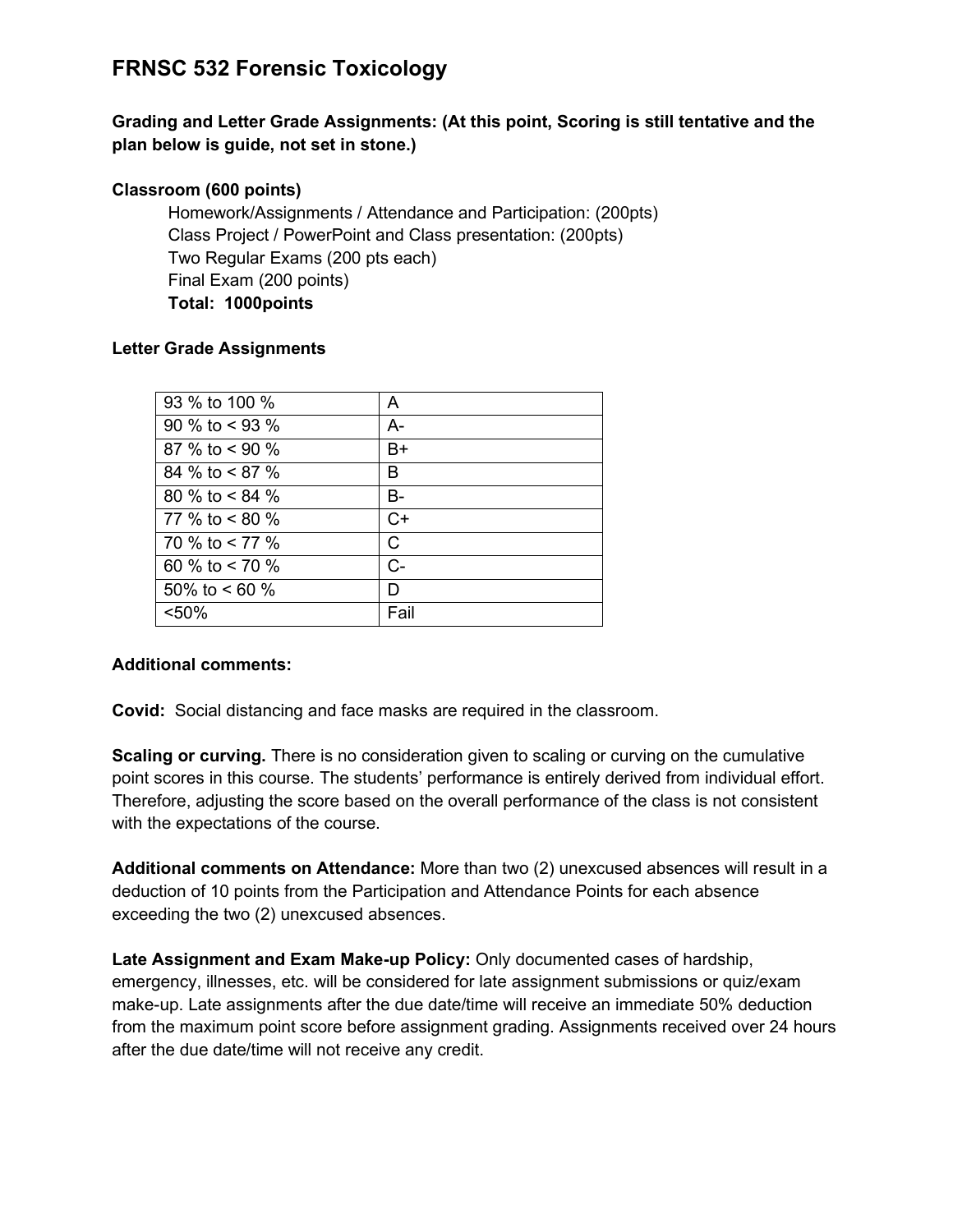**Make-up Exams**. If a student has a scheduling conflict with the date and time of the exam, the student is responsible for letting the Instructor know that she/he cannot be there for the quiz with as much notice as possible (at least a week, preferably). If the student does not inform the Instructor, no make-up quiz will be offered. NOTE: Please see Exceptions and Unforeseen Circumstances.

**Personal hardship.** Life events happen. The instructor can discuss options to assist the student in completing the course, or if need be, to drop the course.

**Policy on Late Assignments**. An assignment that is handed in after the due date/time posted on Canvas or announced in class, whichever one is the more recent, there will be a 50% deduction from the max points for the first 24 hours in which the assignment is late. Assignments submitted more than 24 hours after the due date/time will not receive any credit. NOTE: Please see Exceptions and Unforeseen Circumstances. NOTE: Please be aware that some specific assignments will be clearly identified as NO LATE assignments will be accepted and they must be submitted before or on the due date/time.

#### **Classroom Expectations.**

Electronic devices – FRNSC 532 related work only during the class. Applies to mobile devices (laptops, tablets, smartphones, smart watches, etc.)

Questions posed to class – **Students are expected to respond to questions.**

Conversations and cross-talk – Conversations and crosstalk during lectures, or when an instructor, guest, or a student is speaking, are rude and unprofessional.

Preparation for lectures is encouraged – The Instructor will make every attempt to have all the materials available in the Files section on Canvas prior to class.

Note-taking is encouraged – Passive learning (e.g. listening to lectures) has a higher chance of poor retention in knowledge and results in increased studying time without improved test scores. It is ineffective, increases anxiety as test dates approach, and is a bad habit that needs to be replaced. Active participation in class will be of benefit to the student.

**Exceptions and Unforeseen Circumstances**. If a student has a medical or personal emergency, the appropriate documentation required by Penn State Policy (See Course Policies – Attendance below) must be provided and alternate arrangements could be made to help the student complete the assignments, quizzes, laboratories, etc. If there is a weather event or other campus emergency that prevents the scheduled events from being completed on time, then the Instructor will announce the new dates/times when it is feasible to determine a new date/time.

#### **Course Policies – Attendance**

If you need to request an exception due to a personal or medical emergency, contact the instructor directly as soon as you are able. Such requests will be considered on a case by case basis.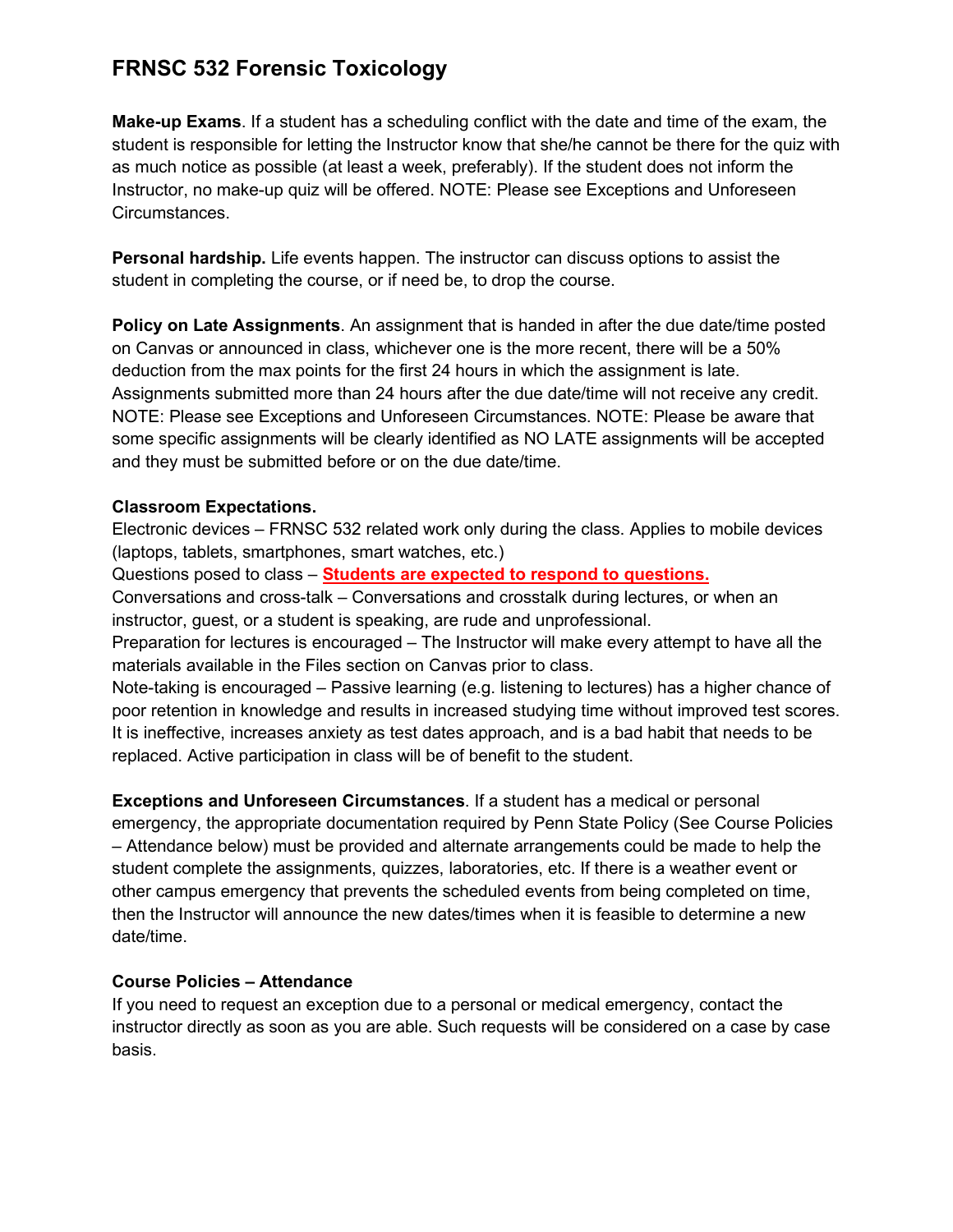This course abides by the Penn State Class Attendance Policy 42-27: [http://senate.psu.edu/policies/42-00.html#42-27,](http://senate.psu.edu/policies/42-00.html#42-27) Attendance Policy E-11: [http://www.psu.edu/oue/aappm/E-11.html,](http://www.psu.edu/oue/aappm/E-11.html) and Conflict Exam Policy 44-35: <http://www.psu.edu/ufs/policies/44-00.html#44-35>Please also see Illness Verification Policy: [http://studentaffairs.psu.edu/health/welcome/illnessVerification/,](http://studentaffairs.psu.edu/health/welcome/illnessVerification/) and Religious Observance Policy: [http://www.psu.edu/oue/aappm/R-4.html.](http://www.psu.edu/oue/aappm/R-4.html) Students who miss class for legitimate reasons will be given a reasonable opportunity to make up missed work, including exams and quizzes. Students are not required to secure the signature of medical personnel in the case of illness or injury and should use their best judgment on whether they are well enough to attend class or not; the University Health Center will not provide medical verification for minor illnesses or injuries. Other legitimate reasons for missing class include religious observance, family emergencies, and regularly scheduled university-approved curricular or extracurricular activities. Students who encounter serious family, health, or personal situations that result in extended absences should contact the Office of Student and Family Services for help: [http://studentaffairs.psu.edu/familyservices/.](http://studentaffairs.psu.edu/familyservices/) Whenever possible, students participating in University-approved activities should submit to the instructor a Class Absence Form available from the Registrar's Office: [http://www.registrar.psu.edu/student\\_forms/,](http://www.registrar.psu.edu/student_forms/) at least one week prior to the activity. (Note: This form is currently only available online as a PDF).

Campus emergencies, including weather delays, are announced on Penn State Live [\(http://news.psu.edu\)](http://news.psu.edu/) and communicated to cellphones, email, the Penn State Facebook page, and Twitter via PSUAlert (to sign up, please see [https://psualert.psu.edu/psualert/\)](https://psualert.psu.edu/psualert/).

## **Academic Integrity Statement**

All Penn State policies regarding ethics and honorable behavior apply to this course. Academic integrity is the pursuit of scholarly activity free from fraud and deception and is an educational objective of this institution. All University policies regarding academic integrity apply to this course. Academic dishonesty includes, but is not limited to, cheating, plagiarizing, fabricating of information or citations, facilitating acts of academic dishonesty by others, having unauthorized possession of examinations, submitting work of another person or work previously used without informing the instructor, or tampering with the academic work of other students.

For any material or ideas obtained from other sources, such as the text or things you see on the web, in the library, etc., a source reference must be given. Direct quotes from any source must be identified as such.

Students in this class are expected to write up their assignment or reports individually, to work the exams on their own, and to write their papers in their own words using proper citations. Class members may work on the assignments in groups, but then each student must write up the answers separately. Students are not to copy problem or exam answers from another person's paper and present them as their own; students may not plagiarize text from papers or websites written by others. Students who present other people's work as their own will receive at least a 0 on the assignment and may well receive an F or XF in the course.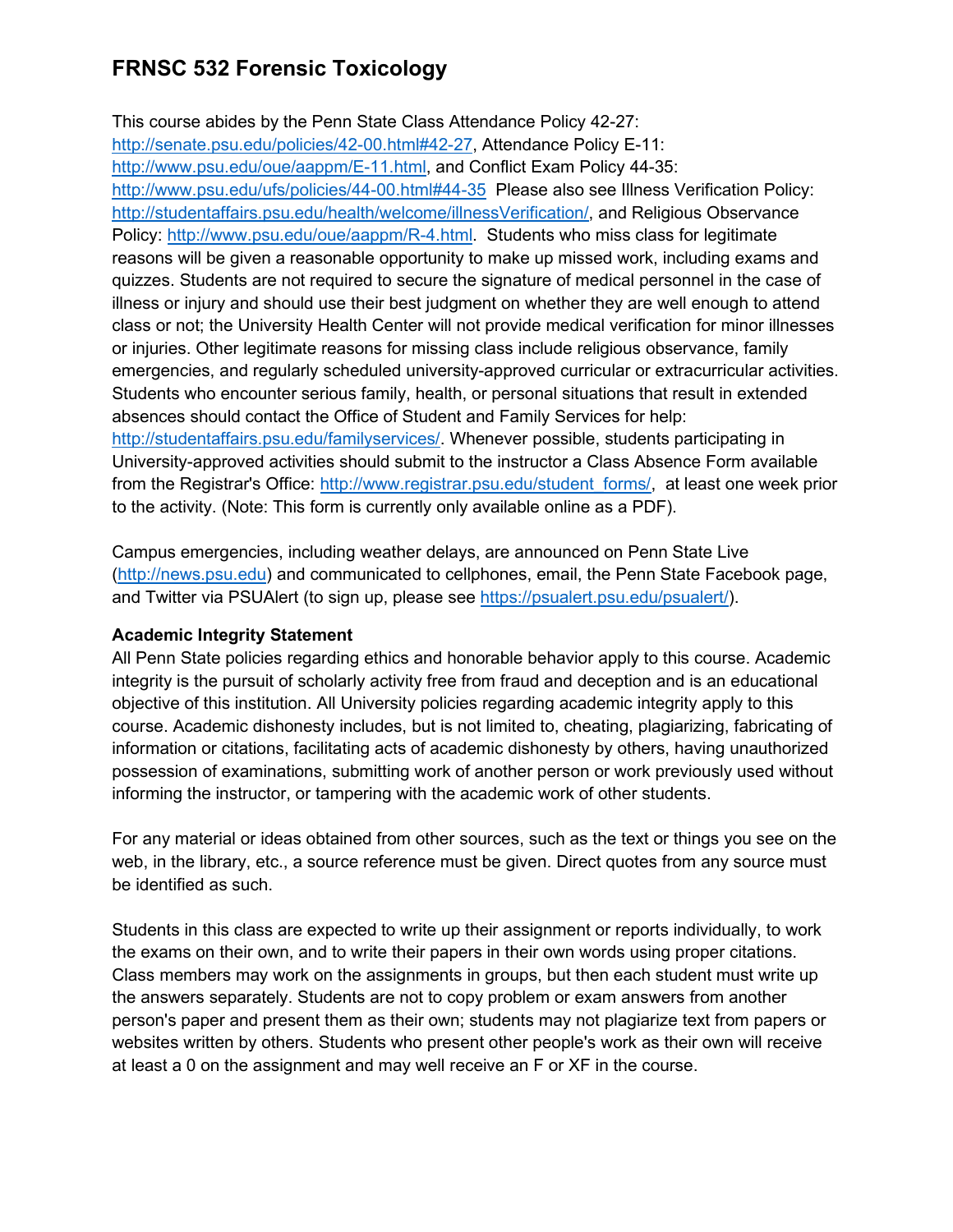All exam answers must be your own, and you must not provide any assistance to other students during exams. Any instances of academic dishonesty WILL be pursued under the University and [Eberly College of Science regulations](http://www.science.psu.edu/academic/Integrity/index.html) concerning academic integrity. For more information on academic integrity, see [Penn State's statement on plagiarism and academic dishonesty.](http://tlt.its.psu.edu/suggestions/cyberplag/cyberplagstudent.html)

[The Eberly College of Science Code of Mutual Respect and Cooperation](http://science.psu.edu/climate/code-of-mutual-respect-and-cooperation/Code-of-Mutual-Respect%20final.pdf/view) embodies the values that we hope our faculty, staff, and students possess and will endorse to make The Eberly College of Science a place where every individual feels respected and valued, as well as challenged and rewarded.

## **Plagiarism**

Plagiarism is the practice of taking someone else's work or ideas and presenting them as your own. You are advised to look up the definition of and descriptions of different forms of plagiarism. **Plagiarism will not be tolerated!** The **first offense** will result in a **grade of zero** on the assignment **and filing of an Academic Integrity Form which will be forwarded to the Associate Dean's Office**. If a policy of dropping the lowest grade is implemented during the semester, you will not receive the benefit of this policy and you will have all grades count toward your final grade, including the zero on the plagiarized material. The **second offense** of plagiarism will result in a **grade of "F" in the course and referral to the Committee on Academic Integrity where further action may be taken**. If you need help determining the correct way to paraphrase another work without committing plagiarism, ask myself or another knowledgeable mentor.

(text courtesy of Dr. Greg Broussard)

Links:

What is plagiarism? [Theodore W. Frick, Professor Emeritus](https://www.indiana.edu/%7Etedfrick/plagiarism/) Penn State Student Affairs [Office of Student Conduct](https://studentaffairs.psu.edu/conduct/AcademicIntegrity.shtml)

## **Accommodations for Students with Disabilities**

Penn State welcomes students with disabilities into the University's educational programs. Every Penn State campus has an office for students with disabilities. The Office for Disability Services (ODS) Web site provides contact information for every Penn State campus: [http://equity.psu.edu/student-disability-resources.](http://equity.psu.edu/student-disability-resources) For further information, please visit the Office for Disability Services Web site.

In order to receive consideration for reasonable accommodations, you must contact the appropriate disability services office at the campus where you are officially enrolled, participate in an intake interview, and provide documentation [http://equity.psu.edu/student-disability](http://equity.psu.edu/student-disability-resources/applying-for-services)[resources/applying-for-services.](http://equity.psu.edu/student-disability-resources/applying-for-services) If the documentation supports your request for reasonable accommodations, your campus's disability services office will provide you with an accommodation letter. Please share this letter with your instructors and discuss the accommodations with them as early in your courses as possible. You must follow this process for every semester that you request accommodations.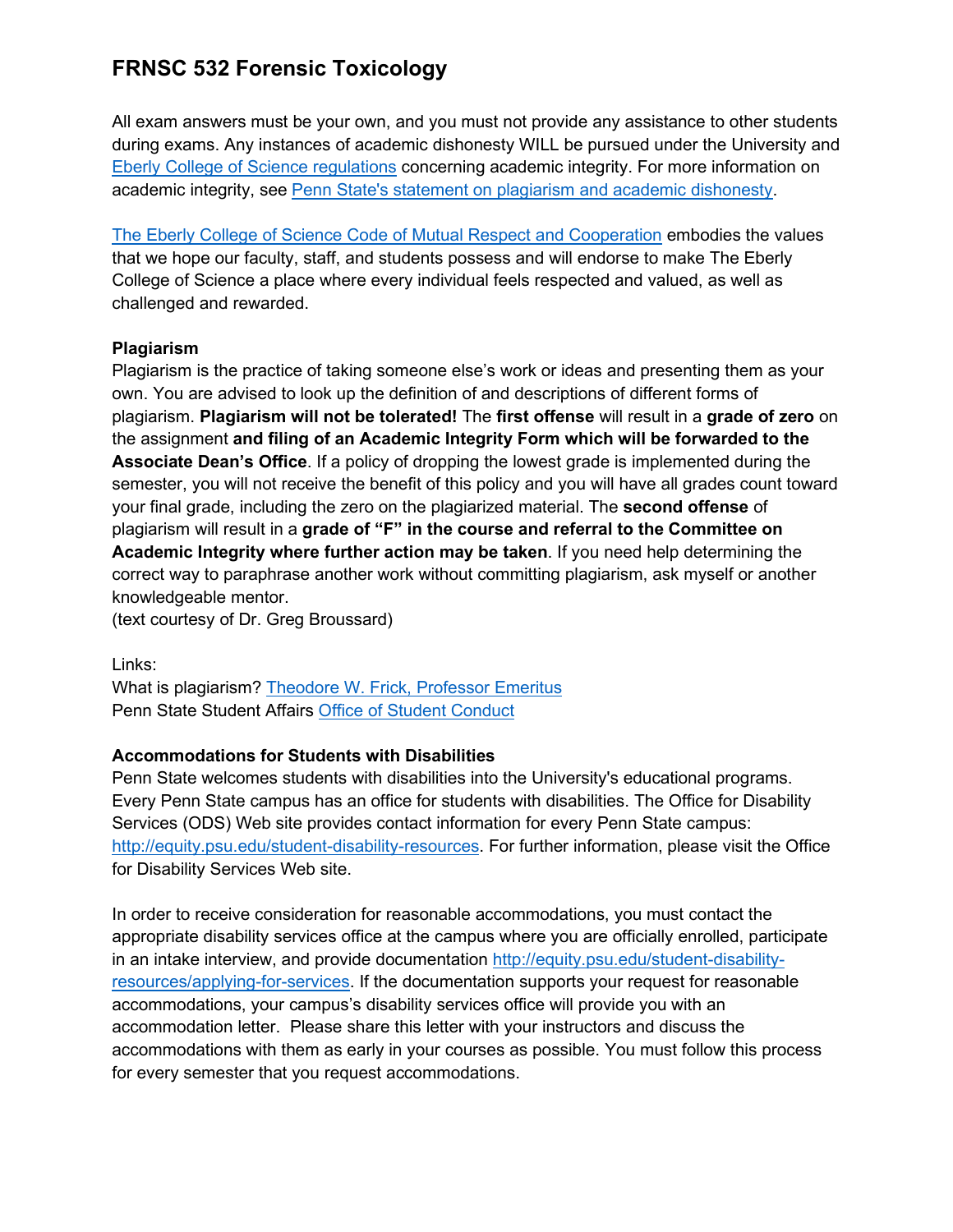#### **Military Personnel**

Veterans and currently serving military personnel and/or spouses with unique circumstances (e.g., upcoming deployments, drill/duty requirements, disabilities, VA appointments, etc.) are welcome and encouraged to communicate these, in advance if possible, to the instructor in the case that special arrangements need to be made.

## **Counseling and Psychological Services (CAPS)**

Many students at Penn State face personal challenges or have psychological needs that may interfere with their academic progress, social development, or emotional wellbeing. The university offers a variety of confidential services to help you through difficult times, including individual and group counseling, crisis intervention, consultations, online chats, and mental health screenings. These services are provided by staff who welcome all students and embrace a philosophy respectful of clients' cultural and religious backgrounds, and sensitive to differences in race, ability, gender identity and sexual orientation.

## **Counseling and Psychological Services at University Park** (CAPS)

(http://studentaffairs.psu.edu/counseling/): 814-863-0395

Counseling and Psychological Services at Commonwealth Campuses [\(http://senate.psu.edu/faculty/counseling-services-at-commonwealth-campuses\)](http://senate.psu.edu/faculty/counseling-services-at-commonwealth-campuses)

Penn State Crisis Line (24 hours/7 days/week): 877-229-6400 Crisis Text Line (24 hours/7 days/week): Text LIONS to 741741

## **Educational Equity / Report Bias**

Penn State takes great pride to foster a diverse and inclusive environment for students, faculty, and staff. Acts of intolerance, discrimination, or harassment due to age, ancestry, color, disability, gender, gender identity, national origin, race, religious belief, sexual orientation, or veteran status are not tolerated and can be reported through Educational Equity via the Report Bias webpage [\(http://equity.psu.edu/reportbias\)](http://equity.psu.edu/reportbias/).

## **Disclaimer Statement**

Please note that the specifics of this Course Syllabus can be changed at any time, and you will be responsible for abiding by any such changes. Changes will be Announcement in Learning Management System (e.g., Canvas) and the new file will be uploaded to Box.

#### **Penn State Values**

**Integrity**: We act with integrity and honesty in accordance with the highest academic, professional, and ethical standards.

**Respect**: We respect and honor the dignity of each person, embrace civil discourse, and foster a diverse and inclusive community.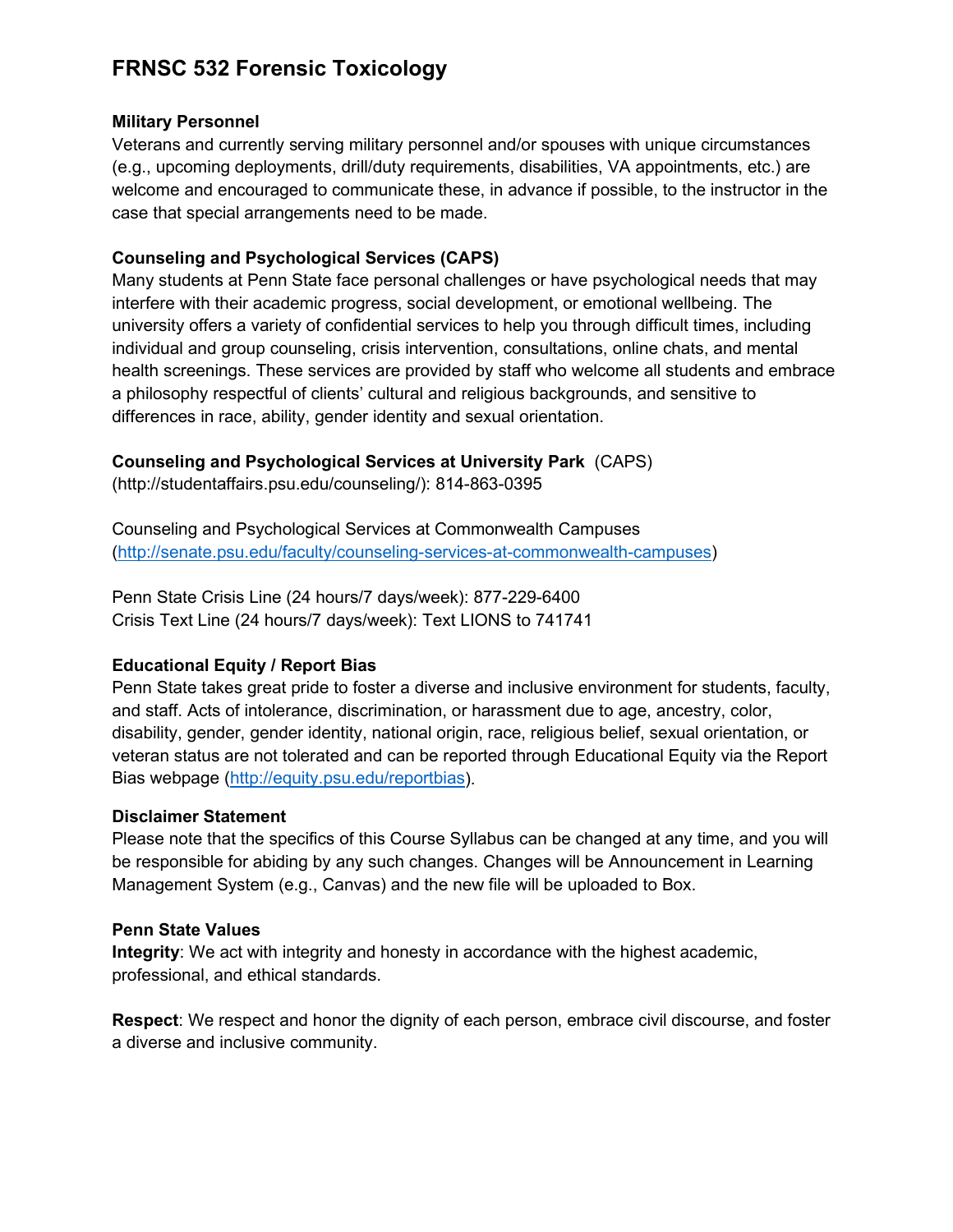**Responsibility**: We act responsibly, and we are accountable for our decisions, actions, and their consequences.

**Discovery**: We seek and create new knowledge and understanding, and foster creativity and innovation, for the benefit of our communities, society, and the environment.

**Excellence**: We strive for excellence in all our endeavors as individuals, an institution, and a leader in higher education.

**Community**: We work together for the betterment of our University, the communities we serve, and the world.

#### **Nondiscrimination Statement**

The Pennsylvania State University is committed to equal access to programs, facilities, admission, and employment for all persons. It is the policy of the University to maintain an environment free of harassment and free of discrimination against any person because of age, race, color, ancestry, national origin, religion, creed, service in the uniformed services (as defined in state and federal law), veteran status, sex, sexual orientation, marital or family status, pregnancy, pregnancy-related conditions, physical or mental disability, gender, perceived gender, gender identity, genetic information or political ideas. Discriminatory conduct and harassment, as well as sexual misconduct and relationship violence, violates the dignity of individuals, impedes the realization of the University's educational mission, and will not be tolerated.

Direct all inquiries regarding the nondiscrimination policy to:

Dr. Kenneth Lehrman III Vice Provost for Affirmative Action Affirmative Action Office The Pennsylvania State University 328 Boucke Building University Park, PA 16802-5901 Email: [kfl2@psu.edu](mailto:kfl2@psu.edu) Tel (814) 863-0471

#### **Diversity Statement**

The instructor considers this classroom to be a place where you will be treated with respect. All members of this class are expected to contribute to a respectful, welcoming and inclusive environment for every other member of the class. Penn State is "committed to creating an educational environment which is free from intolerance directed toward individuals or groups and strives to create and maintain an environment that fosters respect for others" as stated in [Policy AD29 Statement on Intolerance.](http://guru.psu.edu/policies/AD29.html)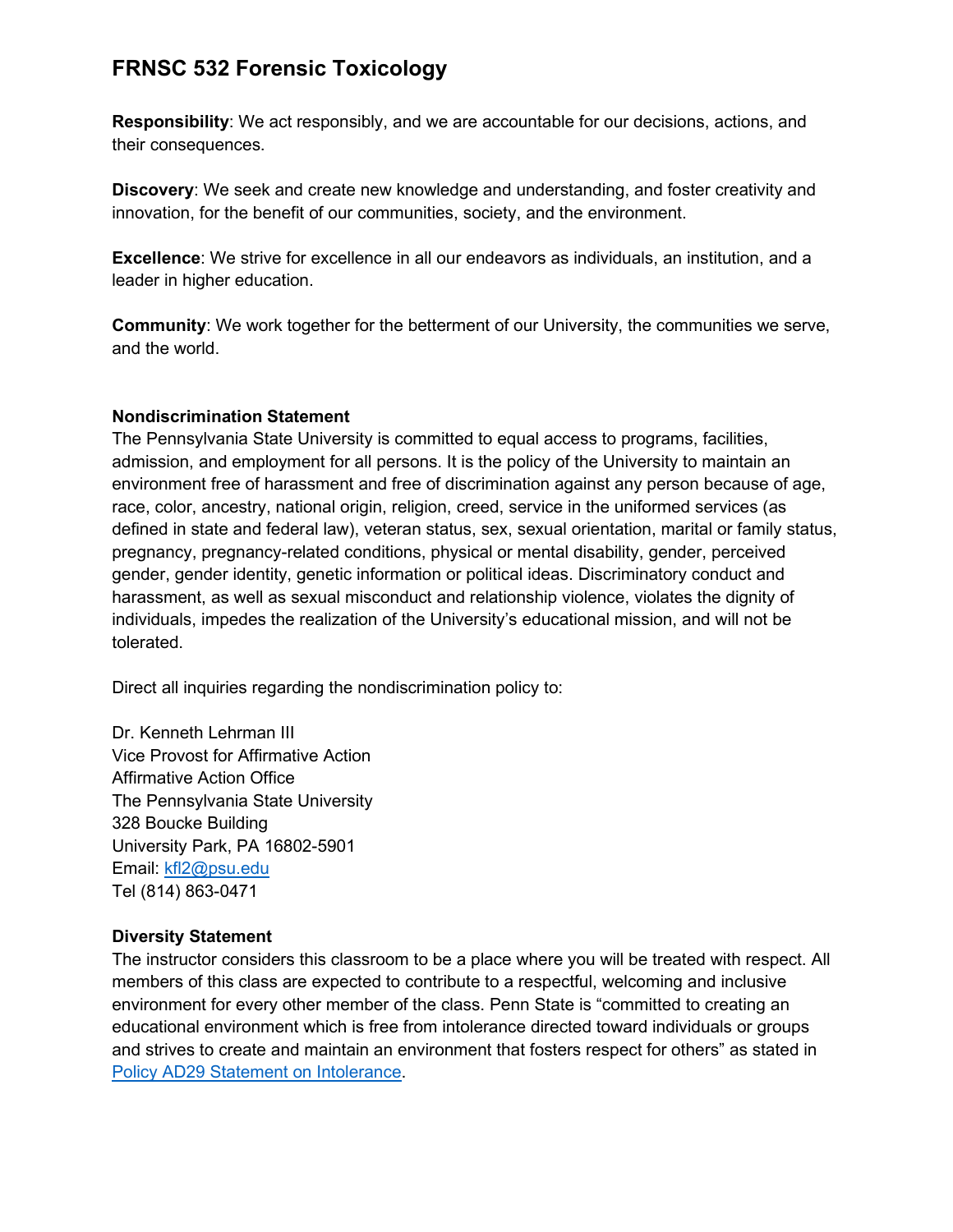#### **Mandated Reporting Statement**

Penn State's policies require me, as a faculty member, to share information about incidents of sex-based discrimination and harassment (discrimination, harassment, sexual harassment, sexual misconduct, dating violence, domestic violence, stalking, and retaliation) with Penn State's Title IX coordinator or deputy coordinators, regardless of whether the incidents are stated to me in person or shared by students as part of their coursework. For more information regarding the University's policies and procedures for responding to reports of sexual or genderbased harassment or misconduct, please visit [http://titleix.psu.edu.](http://titleix.psu.edu/) Additionally, I am required to make a report on any reasonable suspicion of child abuse in accordance with the [Pennsylvania](http://www.legis.state.pa.us/WU01/LI/LI/CT/HTM/23/00.063..HTM)  [Child Protective Services Law.](http://www.legis.state.pa.us/WU01/LI/LI/CT/HTM/23/00.063..HTM)

#### **Penn State Principles**

The Pennsylvania State University is a community dedicated to personal and academic excellence. The Penn State Principles were developed to embody the values that we hope our students, faculty, staff, administration, and alumni possess. At the same time, the University is strongly committed to freedom of expression. Consequently, these Principles do not constitute University policy and are not intended to interfere in any way with an individual's academic or personal freedoms. We hope, however, that individuals will voluntarily endorse these common principles, thereby contributing to the traditions and scholarly heritage left by those who preceded them and will thus leave Penn State a better place for those who follow.

**I will respect the dignity of all individuals within the Penn State community.** The University is committed to creating and maintaining an educational environment that respects the right of all individuals to participate fully in the community. Actions motivated by hate, prejudice, or intolerance violate this principle. I will not engage in any behaviors that compromise or demean the dignity of individuals or groups, including intimidation, stalking, harassment, discrimination, taunting, ridiculing, insulting, or acts of violence. I will demonstrate respect for others by striving to learn from differences between people, ideas, and opinions and by avoiding behaviors that inhibit the ability of other community members to feel safe or welcome as they pursue their academic goals.

**I will practice academic integrity.** Academic integrity is a basic guiding principle for all academic activity at Penn State University, allowing the pursuit of scholarly activity in an open, honest, and responsible manner. In accordance with the University Code of Conduct, I will practice integrity regarding all academic assignments. I will not engage in or tolerate acts of falsification, misrepresentation, or deception because such acts of dishonesty violate the fundamental ethical principles of the University community and compromise the worth of work completed by others.

**I will demonstrate social and personal responsibility.** The University is a community that promotes learning; any behaviors that are inconsistent with that goal are unacceptable. Irresponsible behaviors, including alcohol or drug abuse and the use of violence against people or property, undermine the educational climate by threatening the physical and mental health of members of the community. I will exercise personal responsibility for my actions and I will make